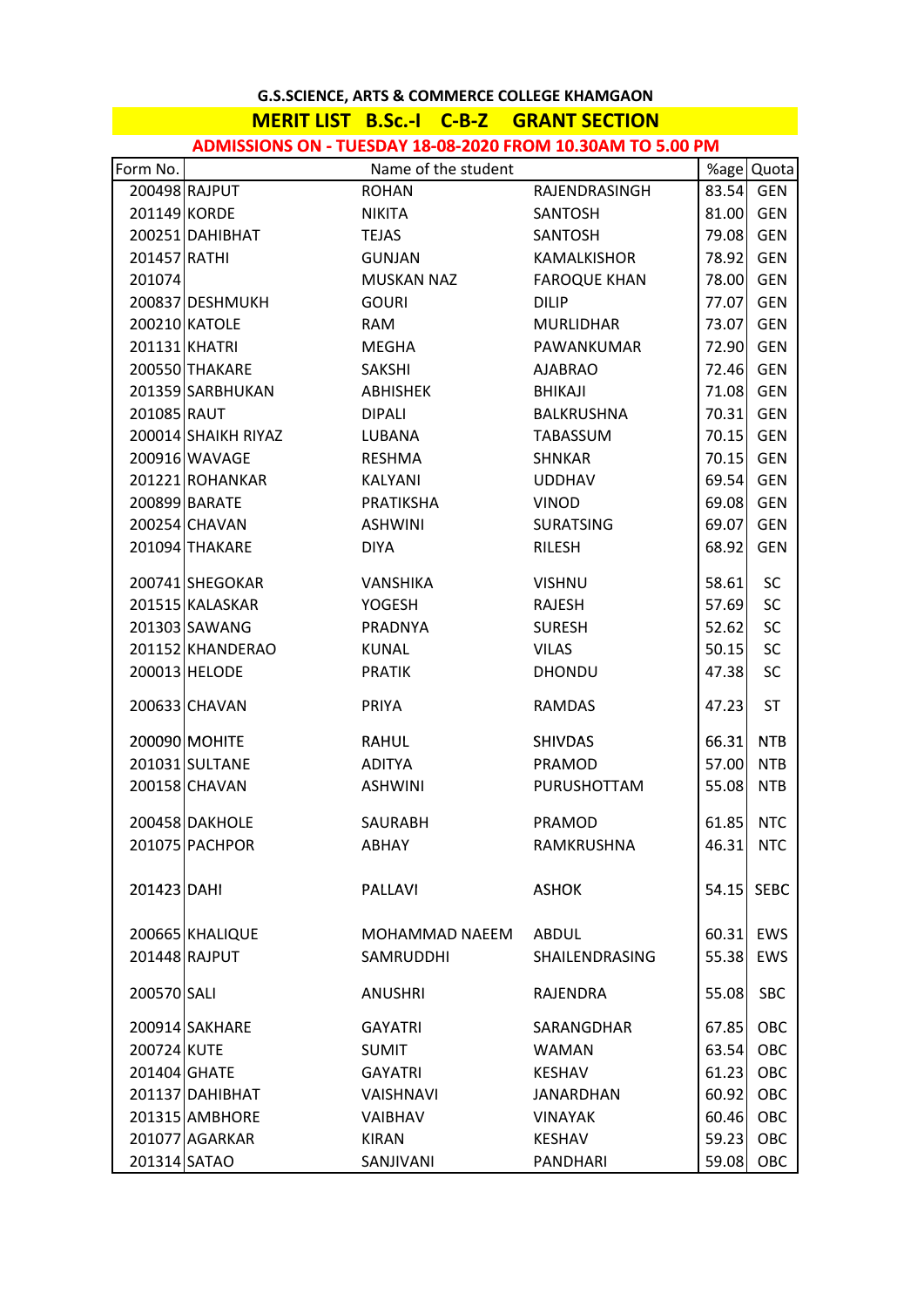# **MERIT LIST B.Sc.‐I P‐C‐M GRANT SECTION**

**ADMISSIONS ON ‐ WEDNESDAY 19‐08‐2020 FROM 10 30AM TO 5 00 PM ADMISSIONS ON ‐ WEDNESDAY 19‐08‐2020 FROM 10.30AM TO 5.00**

| Form No.      |                     | Name of the student |                   |       | %age Quota  |
|---------------|---------------------|---------------------|-------------------|-------|-------------|
|               | 201502 MANSUTE      | NIKITA              | NIKITA            | 85.85 | GEN         |
|               | 200461 CHAVAN       | YASHWANT            | <b>ATULRAO</b>    | 82.90 | <b>GEN</b>  |
| 201203 INGLE  |                     | SWAMINI             | <b>KHUMANSING</b> | 81.85 | <b>GEN</b>  |
|               | 200737 DHORAN       | VAIBHAV             | <b>SUBHASH</b>    | 77.23 | <b>GEN</b>  |
| 200818 DHOLE  |                     | DNYANWSHWARI        | NILKANTH          | 76.64 | <b>GEN</b>  |
|               | 200497 BELOKAR      | GANESH              | <b>MURLIDHAR</b>  | 75.54 | <b>GEN</b>  |
|               | 201324 TAYADE       | AKANKSHA            | DAYALAL           | 75.38 | <b>GEN</b>  |
| 200220 DEO    |                     | <b>PRASAD</b>       | SANTOSH           | 74.62 | <b>GEN</b>  |
|               | 201484 BAVASKAR     | VAIBHAV             | <b>SURESH</b>     | 73.69 | <b>GEN</b>  |
|               | 200757 KARUTALE     | MAHESH              | GANESH            | 73.38 | <b>GEN</b>  |
|               | 201299 KARANGALE    | PRANJALI            | RAJU              | 73.38 | <b>GEN</b>  |
| 200639 ALASHI |                     | <b>SAKSHI</b>       | RAMESH            | 72.92 | <b>GEN</b>  |
|               | 200194 VYAWHARE     | <b>KHUSHI</b>       | PRALHAD           | 71.84 | <b>GEN</b>  |
|               | 200830 KSHIRSAGAR   | <b>PRATIK</b>       | SHANKAR           | 71.54 | <b>GEN</b>  |
|               | 201206 CHARKHE      | SONALI              | <b>KAILAS</b>     | 71.08 | <b>GEN</b>  |
|               | 200944 BAWASKAR     | SHARAYU             | <b>BABURAO</b>    | 71.08 | <b>GEN</b>  |
|               | 201240 AMBHORE      | VAISHALI            | EKNATH            | 70.62 | <b>GEN</b>  |
|               | 200504 BHARSAKLE    | VAISHNAVI           | PARMESHWAR        | 70.31 | <b>GEN</b>  |
|               | 201396 CHOPADE      | SARIKA              | RAJARAM           | 70.31 | <b>GEN</b>  |
|               | 201334 KHANCHANDANI | NEHA                | <b>DIPAK</b>      | 70.30 | <b>GEN</b>  |
|               | 201306 WANKHADE     | NEHA                | ASHOK             | 70.15 | <b>GEN</b>  |
| 201394 CHORE  |                     | MADHURI             | DNYANESHWAR       | 69.54 | <b>GEN</b>  |
| 200791 DAWLE  |                     | <b>JIVAN</b>        | SHIVAJI           | 69.38 | <b>GEN</b>  |
|               | 201474 WARKHEDE     | VAISHNAVI           | HARIHAR           | 68.46 | <b>GEN</b>  |
|               |                     |                     |                   |       |             |
|               | 200336 TELANG       | ARJUN               | <b>DIGAMBAR</b>   | 65.08 | <b>SC</b>   |
|               | 201305 HIWRALE      | VAIBHAV             | <b>SUDHAKAR</b>   | 63.54 | <b>SC</b>   |
|               | 201247 WANKHADE     | SHREYASH            | BHIKAJI           | 62.31 | <b>SC</b>   |
|               | 200623 TASATODE     | <b>MANOJ</b>        | SAMBHAJI          | 60.46 | <b>SC</b>   |
| 201271 GORE   |                     | <b>ADITYA</b>       | <b>BHASKAR</b>    | 59.38 | SC          |
|               | 200440 KALAMBE      | <b>DHIRAJ</b>       | <b>NANDU</b>      | 57.85 | SC          |
|               | 201501 JAWARE       | MANGESH             | RATAN             | 57.00 | <b>SC</b>   |
| 200318 INGLE  |                     | <b>KISHOR</b>       | RAMESH            | 55.23 | SC          |
|               | 201118 WANKHADE     | PAYAL               | ANANDA            | 52.77 | <b>SC</b>   |
|               | 201255 DHURANDHAR   | <b>MAYUR</b>        | SANJAY            | 51.23 | SC          |
|               | 201223 INGOLE       | <b>VICKY</b>        | GAJANAN           | 51.08 | <b>SC</b>   |
|               |                     |                     |                   |       |             |
|               | 200302 THAKUR       | RANJEETSINGH        | <b>VIJAYSINGH</b> | 49.85 | <b>ST</b>   |
|               |                     |                     |                   |       |             |
|               | 200121 CHAVAN       | MRUNAL              | ARUN              | 63.38 | <b>NTB</b>  |
|               | 200449 VASATKAR     | <b>DNYANESHWAR</b>  | <b>SUNIL</b>      | 56.31 | <b>NTC</b>  |
|               |                     |                     |                   |       |             |
|               | 200782 THAKARE      | <b>TEJAS</b>        | RAJENDRA          | 50.31 | <b>SEBC</b> |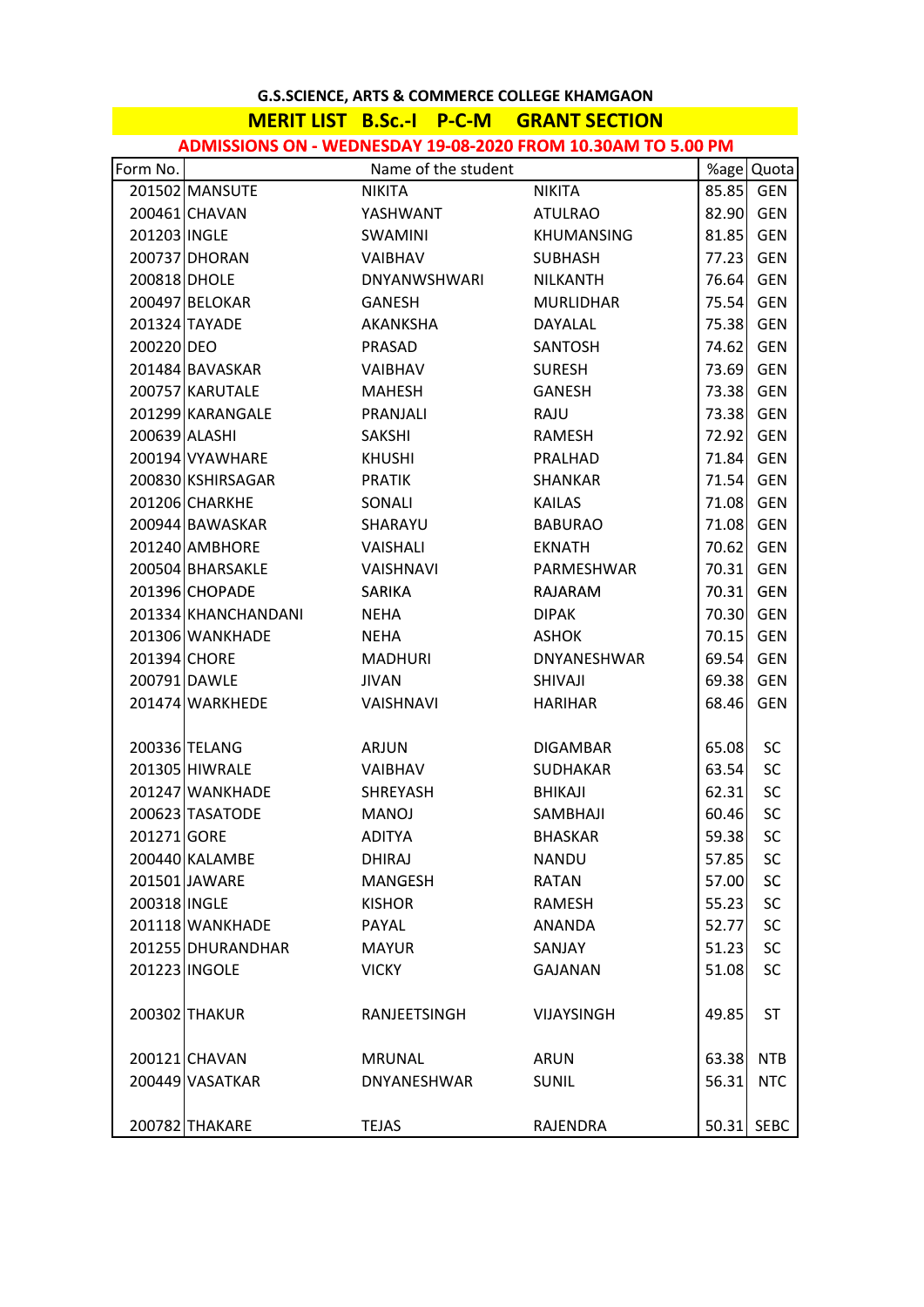|                                                              |                   | MERIT LIST B.Sc.-I P-C-M | <b>GRANT SECTION</b> |       |            |  |  |
|--------------------------------------------------------------|-------------------|--------------------------|----------------------|-------|------------|--|--|
| ADMISSIONS ON - WEDNESDAY 19-08-2020 FROM 10.30AM TO 5.00 PM |                   |                          |                      |       |            |  |  |
| Form No.                                                     |                   | Name of the student      |                      | %age  | Quota      |  |  |
| 200685 DORLE                                                 |                   | <b>SANTOSH</b>           | <b>KRUSHNARAO</b>    | 60.00 | <b>EWS</b> |  |  |
|                                                              | 200516 AGLAVE     | SANJANA                  | SANJAY               | 49.54 | EWS        |  |  |
|                                                              |                   |                          |                      |       |            |  |  |
|                                                              | 200832 KSHIRSAGAR | PRATIKSHA                | <b>SHANKAR</b>       | 68.00 | OBC        |  |  |
| 201526 KOLHE                                                 |                   | <b>RUTUJA</b>            | <b>BHAGWAN</b>       | 68.00 | OBC        |  |  |
| 200834 GHATE                                                 |                   | <b>SHRUTI</b>            | <b>VIDYADHAR</b>     | 67.08 | OBC        |  |  |
|                                                              | 200152 PATOLE     | <b>VAISHNAVI</b>         | RAJENDRA             | 66.77 | OBC        |  |  |
| 200883 INGLE                                                 |                   | <b>HARSHAL</b>           | <b>SANTOSH</b>       | 66.15 | OBC        |  |  |
| 200048 SITRE                                                 |                   | VAISHNAVI                | <b>SANTOSH</b>       | 64.92 | OBC        |  |  |
|                                                              | 200930 WANKHADE   | <b>SHRUTI</b>            | <b>GAJANAN</b>       | 64.77 | OBC        |  |  |
|                                                              | 201244 MAPARI     | <b>PAVAN</b>             | <b>RAMDAS</b>        | 62.92 | OBC        |  |  |
| 201400 KOLHE                                                 |                   | AARTI                    | <b>SUNIL</b>         | 62.92 | OBC        |  |  |
|                                                              | 200505 GALASKAR   | <b>MAYURI</b>            | PRABHAKAR            | 61.85 | OBC        |  |  |
|                                                              | 201035 THAKARE    | <b>POOJA</b>             | <b>VINOD</b>         | 61.85 | OBC        |  |  |
|                                                              | 201395 BODADE     | <b>MIRA</b>              | GAJANAN              | 61.38 | OBC        |  |  |
| 200835 GHATE                                                 |                   | <b>GAYATRI</b>           | <b>KESHAV</b>        | 61.23 | OBC        |  |  |
|                                                              | 201473 VARULKAR   | SANDHYA                  | <b>RAJENDRA</b>      | 60.15 | OBC        |  |  |
|                                                              | 201387 MADKE      | <b>PRACHI</b>            | SANJAY               | 60.00 | OBC        |  |  |
|                                                              | 201454 THAKARE    | <b>NIKITA</b>            | <b>BHASKAR</b>       | 60.00 | OBC        |  |  |
| 201397 KOLHE                                                 |                   | <b>SAKSHI</b>            | <b>GANESH</b>        | 58.77 | OBC        |  |  |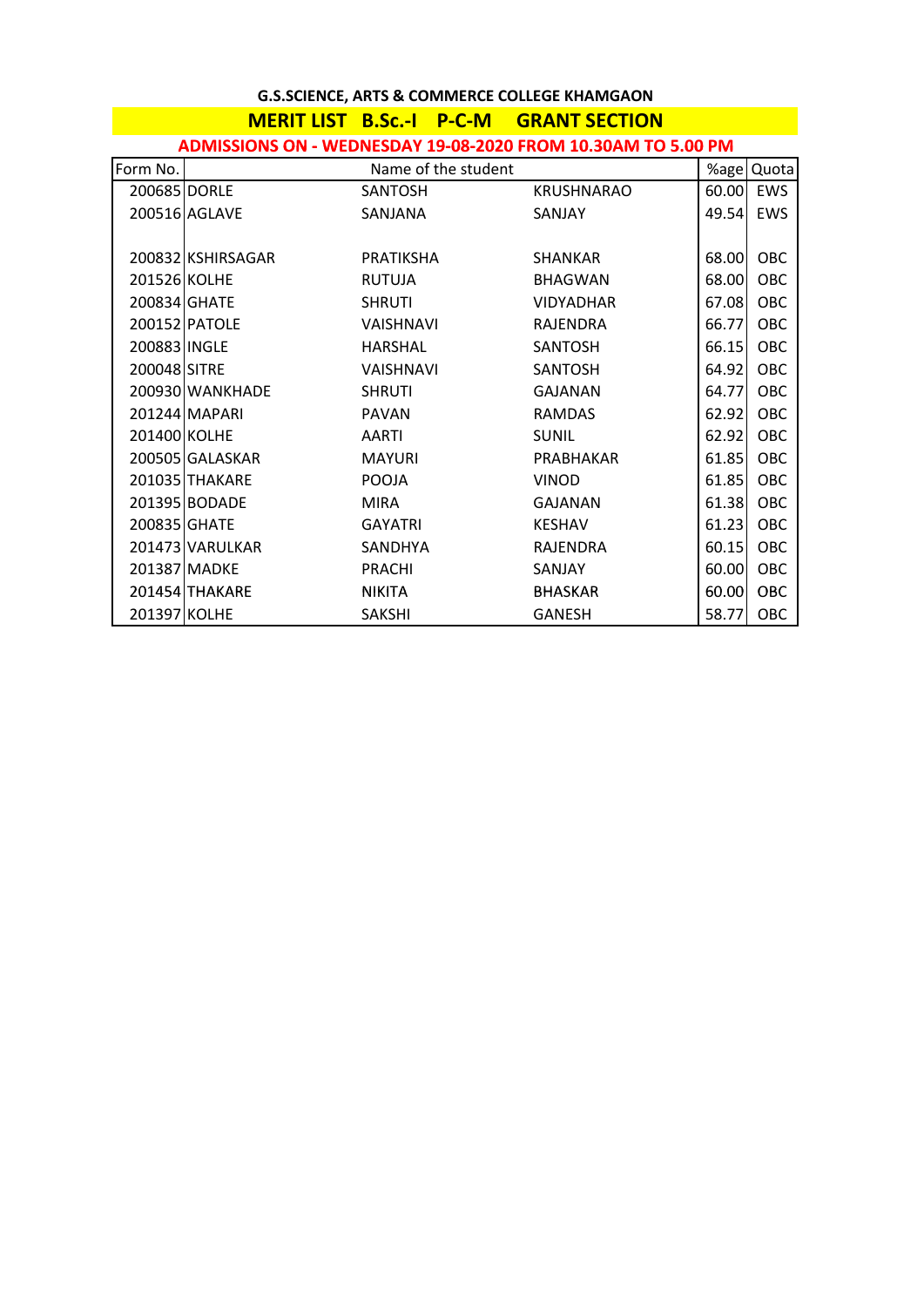| 0.3.3CIENCE, ANTS & CONTINIENCE COLLEGE NHAINIGAON |                                                              |                  |                     |                                               |       |            |  |  |
|----------------------------------------------------|--------------------------------------------------------------|------------------|---------------------|-----------------------------------------------|-------|------------|--|--|
|                                                    |                                                              |                  |                     | <b>MERIT LIST B.Sc.-I P-E-M GRANT SECTION</b> |       |            |  |  |
|                                                    | ADMISSIONS ON - WEDNESDAY 19-08-2020 FROM 10.30AM TO 5.00 PM |                  |                     |                                               |       |            |  |  |
| Form No.                                           |                                                              |                  | Name of the student |                                               | %age  | Quota      |  |  |
| 201518 KHAN                                        |                                                              | <b>SOHAIL</b>    |                     | AHMED                                         | 70.2  | <b>GEN</b> |  |  |
|                                                    | 200136 SHABBIR                                               | MARIYA KAUSAR    |                     | <b>MOHAMMAD</b>                               | 68.76 | <b>GEN</b> |  |  |
|                                                    | 201158 DABERAO                                               | <b>JYOTI</b>     |                     | <b>GOKULSING</b>                              | 60.51 | <b>ST</b>  |  |  |
| 201412 KOLHE                                       |                                                              | <b>RUTUJA</b>    |                     | <b>BHAGWAN</b>                                | 68.00 | <b>OBC</b> |  |  |
|                                                    | 201409 FUNDKAR                                               | <b>PRIYA</b>     |                     | GANESH                                        | 64.15 | OBC        |  |  |
|                                                    | 201525 GAWANDE                                               | KOMAL            |                     | <b>SHANKAR</b>                                | 60.62 | <b>OBC</b> |  |  |
|                                                    | 201413 HALAM                                                 | <b>VAISHNAVI</b> |                     | <b>GAJANAN</b>                                | 60.46 | <b>OBC</b> |  |  |
|                                                    | 201339 WANKHADE                                              | <b>GOPAL</b>     |                     | PRALHAD                                       | 54.62 | <b>OBC</b> |  |  |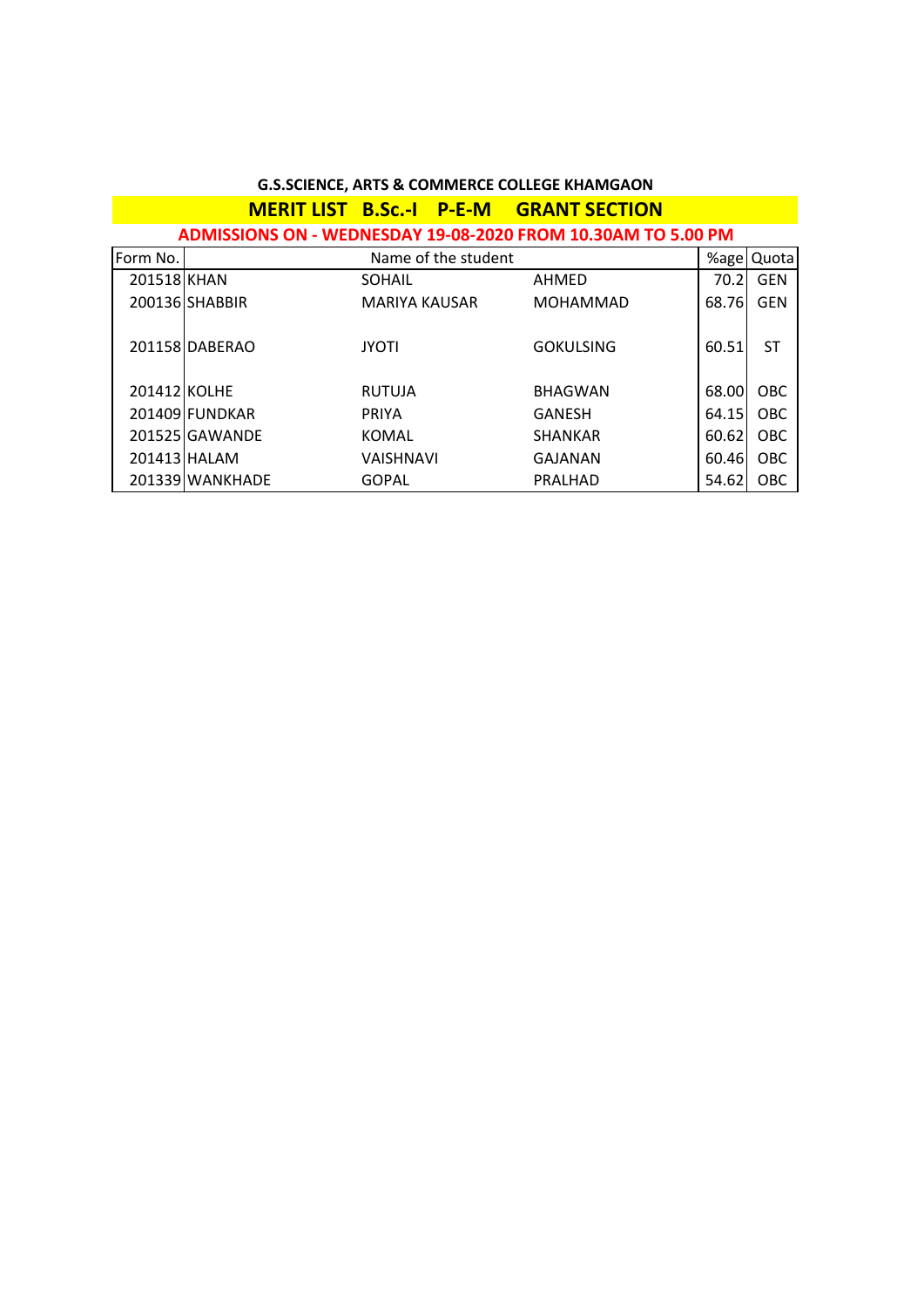|              |                  | <b>MERIT LIST B.Sc.-I CA-P-E GRANT SECTION</b> |                                                             |           |            |
|--------------|------------------|------------------------------------------------|-------------------------------------------------------------|-----------|------------|
|              |                  |                                                | ADMISSIONS ON - THURSDAY 20-08-2020 FROM 10.30AM TO 5.00 PM |           |            |
| Form No.     |                  | Name of the student                            |                                                             |           | %age Quota |
|              | 200496 BELOKAR   | <b>GANESH</b>                                  | <b>MURLIDHAR</b>                                            |           | 75.54 GEN  |
|              | 200157 JADHAO    | RANI                                           | <b>GANESH</b>                                               |           | 71.08 GEN  |
|              | 200159 JADHAO    | <b>DOLLY</b>                                   | <b>VIJAY</b>                                                | 70.31     | <b>GEN</b> |
|              |                  |                                                |                                                             |           |            |
|              | 200446 KALAMBE   | <b>DHIRAJ</b>                                  | <b>NANDU</b>                                                | 57.85     | <b>SC</b>  |
|              |                  |                                                |                                                             |           |            |
|              | 201218 GAWANDE   | AKSHAY                                         | <b>SURESH</b>                                               | 66.00     | <b>NTC</b> |
|              | 200342 AGADTE    | <b>DIPALI</b>                                  | VASUDEO                                                     | 56.00     | <b>NTC</b> |
|              |                  |                                                |                                                             |           |            |
|              | 200027 PACHPOR   | <b>MAYURI</b>                                  | <b>UDDHAVRAO</b>                                            |           | 64.15 SEBC |
|              |                  |                                                |                                                             |           |            |
| 201100 JOSHI |                  | SHRAVANI                                       | RAJESH                                                      |           | 52.92 EWS  |
| 200150       |                  | SHAIKH AKRAM                                   | SHAIKH ALEEM                                                | 45.38     | EWS        |
|              |                  |                                                |                                                             |           |            |
|              | 200579 JAMODE    | <b>SIDDESH</b>                                 | <b>SHYAM</b>                                                |           | 67.69 OBC  |
|              | 200420 ADHAV     | <b>DIPALI</b>                                  | <b>SAHADEO</b>                                              | 66.15     | OBC        |
| 200187 INGLE |                  | <b>DIVYA</b>                                   | SHIVAJI                                                     |           | 64.76 OBC  |
|              | 200037 PARKHEDE  | <b>PRATIK</b>                                  | <b>PUNDLIK</b>                                              | 64.61     | OBC        |
|              | 201401 JOHARI    | SHAM                                           | <b>AMBADAS</b>                                              | 64.15     | OBC        |
|              | 200726 KHARATE   | AMEYA                                          | <b>PRAFUL</b>                                               | 62.92     | OBC        |
|              | 200343 PRATIKSHA | GAJANAN                                        | <b>MOTALKAR</b>                                             | 56.41     | <b>OBC</b> |
|              | 200564 MOTALKAR  | PRATIKSHA                                      | <b>GAJANAN</b>                                              | 56.41     | OBC        |
|              | 200008 SARODE    | <b>SHRUTI</b>                                  | <b>VILAS</b>                                                | 55.82     | OBC        |
|              | 200204 MORKHADE  | OM.                                            | PRABHAKAR                                                   |           | 53.69 OBC  |
| 200035 KALE  |                  | <b>HARSHAD</b>                                 | RAJARAM                                                     | 49.53 OBC |            |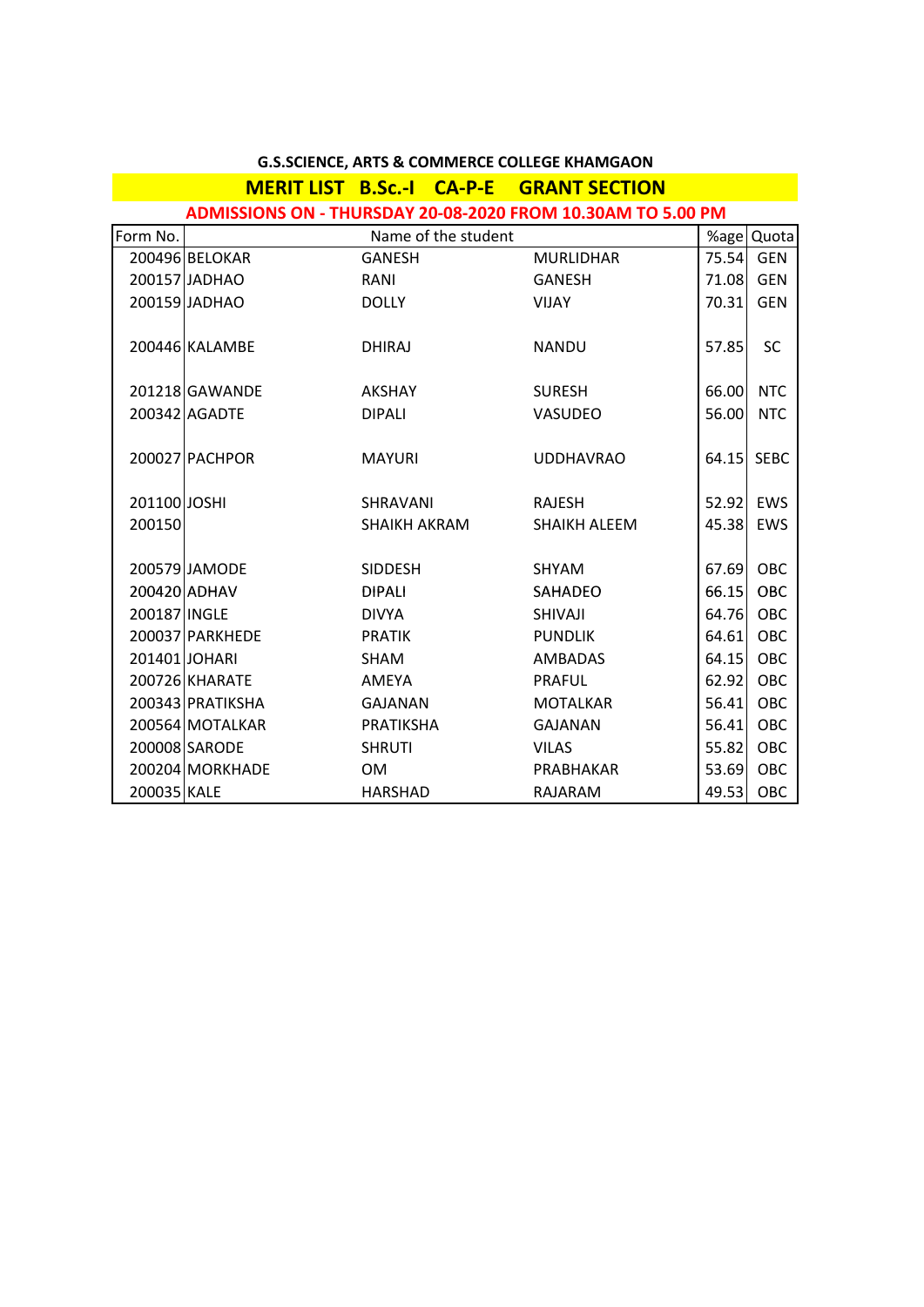|              |                   | <b>MERIT LIST B.Sc.-I C-S-M GRANT SECTION</b> |                                                             |           |             |
|--------------|-------------------|-----------------------------------------------|-------------------------------------------------------------|-----------|-------------|
|              |                   |                                               | ADMISSIONS ON - THURSDAY 20-08-2020 FROM 10.30AM TO 5.00 PM |           |             |
| Form No.     |                   | Name of the student                           |                                                             |           | %age Quota  |
|              | 200787 KARANJKAR  | <b>JAGRUTI</b>                                | PRASHANT                                                    | 82.62 GEN |             |
|              | 200221 PAWAR      | <b>DAMINI</b>                                 | <b>GOVINDRAO</b>                                            | 76.46 GEN |             |
|              | 200181 DESHPANDE  | <b>ADITI</b>                                  | <b>VASANT</b>                                               | 75.54     | GEN         |
| 200338 FUSE  |                   | BHAVANA                                       | <b>VIKRAM</b>                                               | 73.07     | <b>GEN</b>  |
|              | 200260 VYAWHARE   | <b>KHUSH</b>                                  | PRALHAD                                                     | 71.85     | <b>GEN</b>  |
|              | 200956 PARSKAR    | ABHISHEK                                      | <b>SUPDA</b>                                                | 70.31     | <b>GEN</b>  |
| 200743 WANI  |                   | <b>TASHU</b>                                  | <b>BHUSHAN</b>                                              | 69.85     | <b>GEN</b>  |
|              | 201488 HATEKAR    | BHAWANA                                       | <b>SUNIL</b>                                                | 68.46     | <b>GEN</b>  |
| 201154 SATAO |                   | NEHA                                          | <b>MANISH</b>                                               | 68.31     | <b>GEN</b>  |
|              |                   |                                               |                                                             |           |             |
|              | 201508 JAWARE     | MANGESH                                       | <b>RATAN</b>                                                | 57.30     | SC          |
|              | 200372 NAJARDHANE | POOJA                                         | <b>RAMESH</b>                                               | 56.00     | SC          |
|              | 200525 WANKHADE   | <b>RITA</b>                                   | <b>RAMESH</b>                                               | 56.00     | SC          |
|              | 200093 SARDAR     | HARSHAD                                       | <b>MAHENDRA</b>                                             | 50.92     | SC          |
|              |                   |                                               |                                                             |           |             |
|              | 201236 DABERAO    | <b>JYOTI</b>                                  | <b>GOKULSING</b>                                            | 60.15     | <b>ST</b>   |
|              |                   |                                               |                                                             |           |             |
| 200172 KAWLE |                   | PRASAD                                        | SUNIL                                                       | 52.00     | <b>NTC</b>  |
|              | 201008 DESHMUKH   | <b>MRUNAL</b>                                 | <b>NILKANTH</b>                                             |           | 61.08 SEBC  |
|              | 200424 PACHPOR    | PRAJWAL                                       | <b>GANESH</b>                                               | 55.69     | <b>SEBC</b> |
|              |                   |                                               |                                                             |           |             |
| 200677 JOSHI |                   | <b>KUNAL</b>                                  | <b>GHANSHYAM</b>                                            | 63.69     | EWS         |
|              |                   |                                               |                                                             |           |             |
|              | 201248 YADAO      | <b>VRUSHALI</b>                               | SANJAY                                                      | 67.85 OBC |             |
|              | 200566 JUMBLE     | SAKSHI                                        | RAJENDRA                                                    | 62.92     | <b>OBC</b>  |
|              | 200824 KHODKE     | <b>VIVEK</b>                                  | <b>DILIP</b>                                                | 62.46     | OBC         |
| 201283 DIPKE |                   | SHREYA                                        | PRASHANT                                                    | 61.69     | OBC         |
|              | 200829 KHODKE     | SHUBHAM                                       | <b>PRADIP</b>                                               | 61.54     | OBC         |
| 200618 PATIL |                   | PRATIKSHA                                     | PRAKASH                                                     | 60.30     | OBC         |
|              | 200160 KSHIRSAGAR | <b>OM</b>                                     | <b>SHIVDAS</b>                                              | 60.00     | OBC         |
|              | 201104 WANDHE     | <b>PRIYA</b>                                  | RAJENDRAKUMAR                                               | 60.00 OBC |             |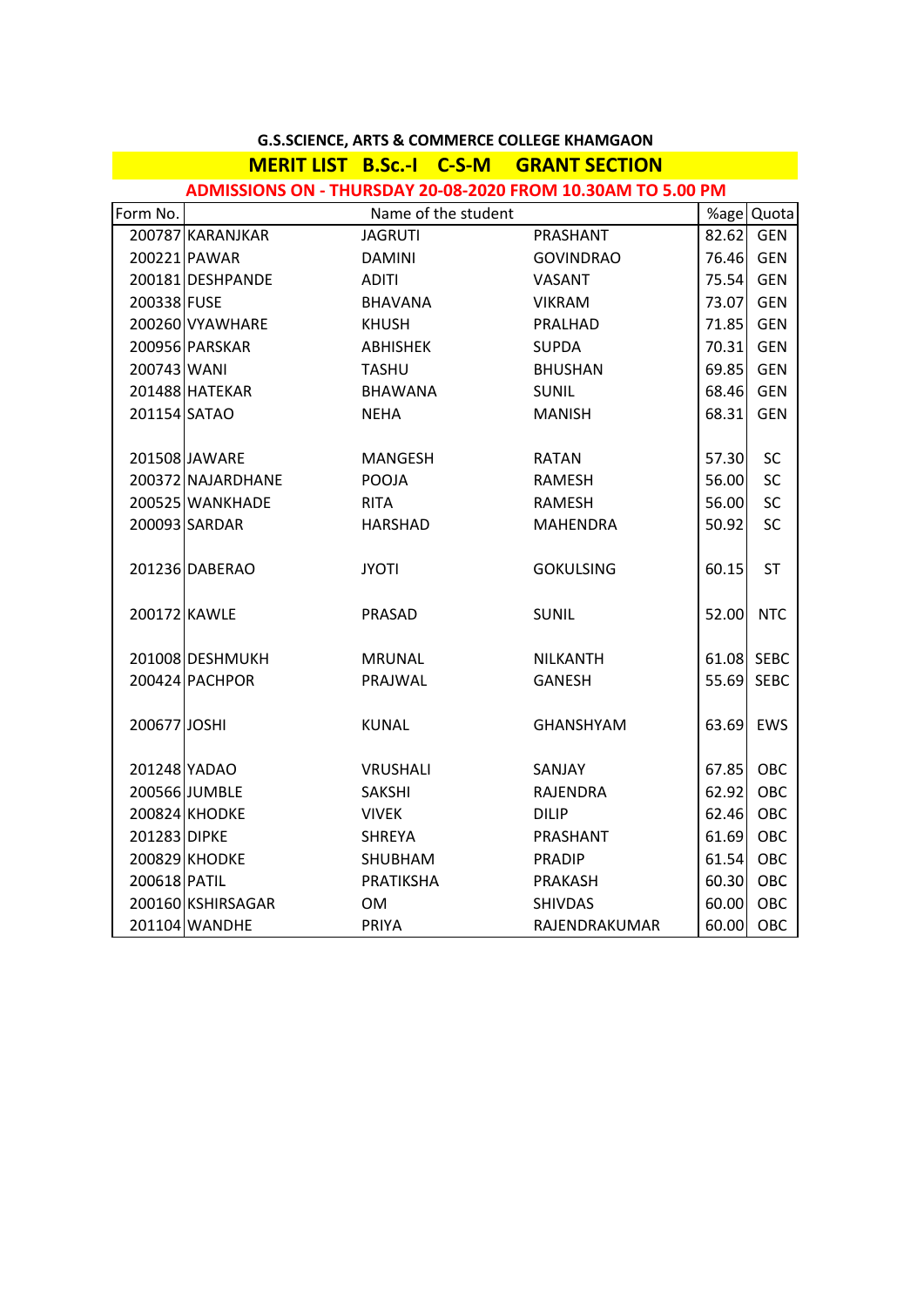|          |                 |                     | ADMISSIONS ON - FRIDAY 21-08-2020 FROM 10.30AM TO 5.00 PM |       |
|----------|-----------------|---------------------|-----------------------------------------------------------|-------|
| Form No. |                 | Name of the student |                                                           | %age  |
| 201213   | <b>KORDE</b>    | NIKITA              | <b>SANTOSH</b>                                            | 81.00 |
| 200244   | <b>DAHIBHAT</b> | <b>TEJAS</b>        | <b>SANTOSH</b>                                            | 79.08 |
| 200732   |                 | NABEELA KAUKAB      | SAJIDULLAH KHAN                                           | 78.92 |
| 201498   | <b>DHORAN</b>   | <b>VAIBHAV</b>      | <b>SUBHASH</b>                                            | 77.23 |
| 200846   | <b>DHOLE</b>    | <b>DNYANWSHWARI</b> | <b>NILKANTH</b>                                           | 76.64 |
| 200659   | <b>DESHMUKH</b> | <b>RENUKA</b>       | <b>MOHAN</b>                                              | 76.46 |
| 200917   | <b>JADHAO</b>   | <b>SAKSHI</b>       | <b>VINOD</b>                                              | 72.77 |
| 200539   | <b>BHATKAR</b>  | SONAL               | SHANKARAAO                                                | 72.00 |
| 201509   | <b>INGLE</b>    | <b>AJAY</b>         | <b>PRAMOD</b>                                             | 71.38 |
| 200501   | <b>BHOPLE</b>   | <b>RUTUJA</b>       | <b>DEEPAK</b>                                             | 70.76 |
| 201260   | YADAV           | <b>KAJAL</b>        | <b>RAJBHADDUR</b>                                         | 70.46 |
| 200586   | <b>CHOPADE</b>  | <b>PRAYAG</b>       | <b>BABURAO</b>                                            | 70.31 |
| 201091   | <b>RAUT</b>     | <b>DIPALI</b>       | <b>BALKRUSHNA</b>                                         | 70.31 |
| 200025   | <b>SATAV</b>    | <b>GAYTRI</b>       | <b>BALKRUSHNA</b>                                         | 70.00 |
| 201487   | <b>HATEKAR</b>  | <b>BHAWANA</b>      | <b>SUNIL</b>                                              | 68.46 |
| 201229   | <b>BONDRE</b>   | <b>PUJA</b>         | <b>NAMDEV</b>                                             | 67.54 |
| 200401   | <b>BOCHARE</b>  | <b>GAYATRI</b>      | <b>SUNIL</b>                                              | 66.46 |
| 200661   | <b>CHOPADE</b>  | <b>PRAGATI</b>      | DNYANESHWAR                                               | 65.85 |

**MERIT LIST B.Sc.-I C-B-Micro NONGRANT SECTION**